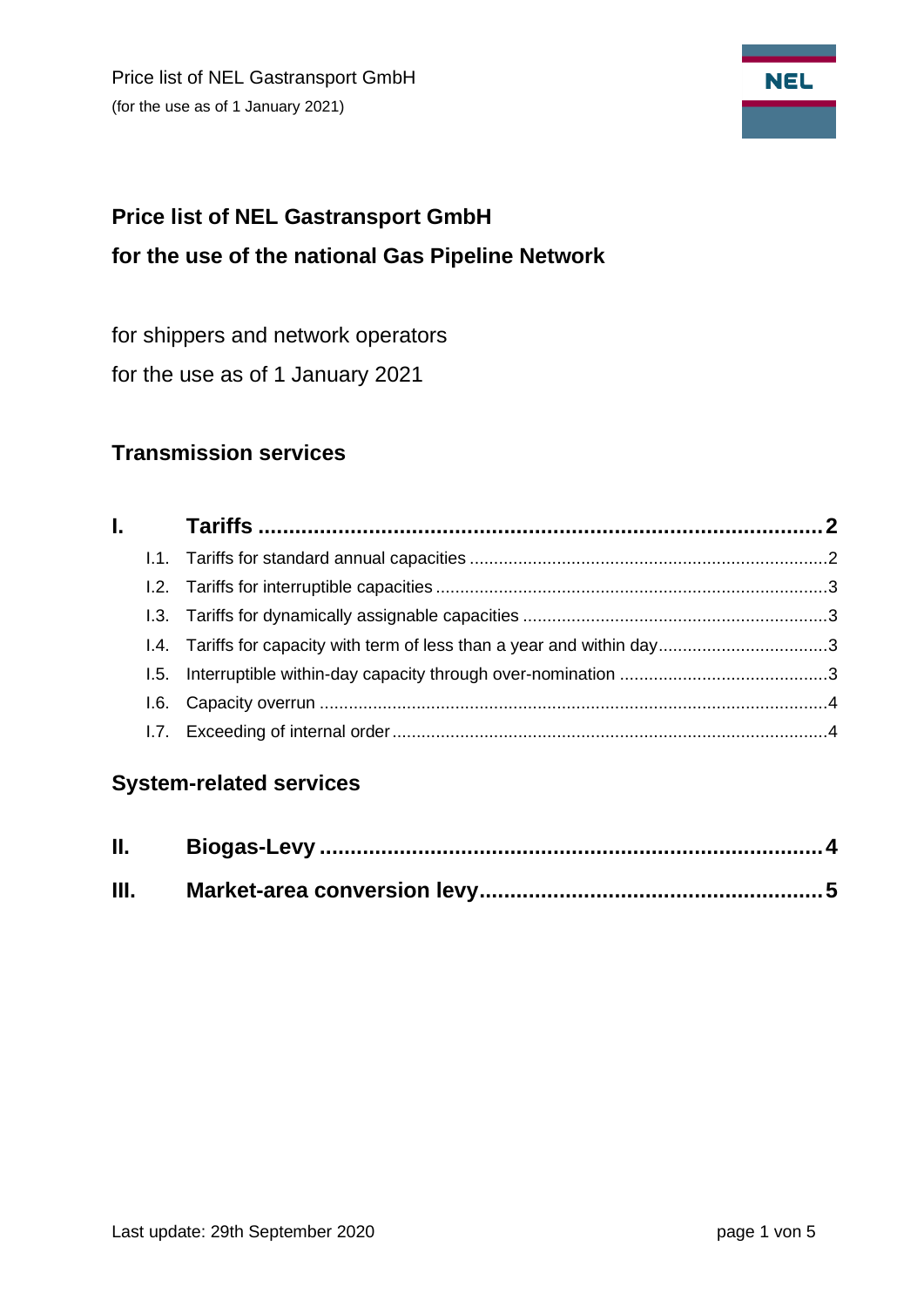Price list of NEL Gastransport GmbH (for the use as of 1 January 2021)



The basis for the calculation and application of the following network tariffs to be charged from 01.01.2021 are the Bundesnetzagentur's decisions on the Reference price method to be applied in the GASPOOL market area (REGENT-GP (BK9-18 / 611-GP) / AMELIE (BK9-18 / 607)). These decisions are based on the requirements of Regulation (EU) 2017/460 (NC TAR). According to Article 32 NC TAR, the information on the reserve prices for the cross-border and market area interconnection points as well as the storage connection points for 2021 should be published. The reserve prices are already reflected in this preliminary price list. Against the above-mentioned decisions of the Bundesnetzagentur the complaints were filed with the Higher Regional Court of Düsseldorf. Therefore, the following network tariffs are subject to a deviating judicial or administrative ruling and as a result may be adjusted both for the future and retroactively. In this case, NGT reserves the right to make a short-term adjustment to the following network tariffs.

<span id="page-1-0"></span>The definitions of the General Terms & Conditions for Entry/Exit Contracts of NGT in the relevant version (hereinafter referred to as "GTC") shall apply.

## **I. Tariffs**

#### <span id="page-1-1"></span>**I.1. Tariffs for standard annual capacities**

The

- specific tariff for firm and free assignable Capacities in accordance with section 9 (1) lit. a, b, c, d GTC at entry and exit points with a booking period of 365 coherent days resp. 366 coherent days in a leap year and
- the tariff for the actual internal order of downstream network operators in accordance with section 18 of the "Kooperationsvereinbarung zwischen den Betreibern von in Deutschland gelegenen Gasversorgungsnetzen" in the relevant version (hereinafter referred to as "KoV")

arise from the following table: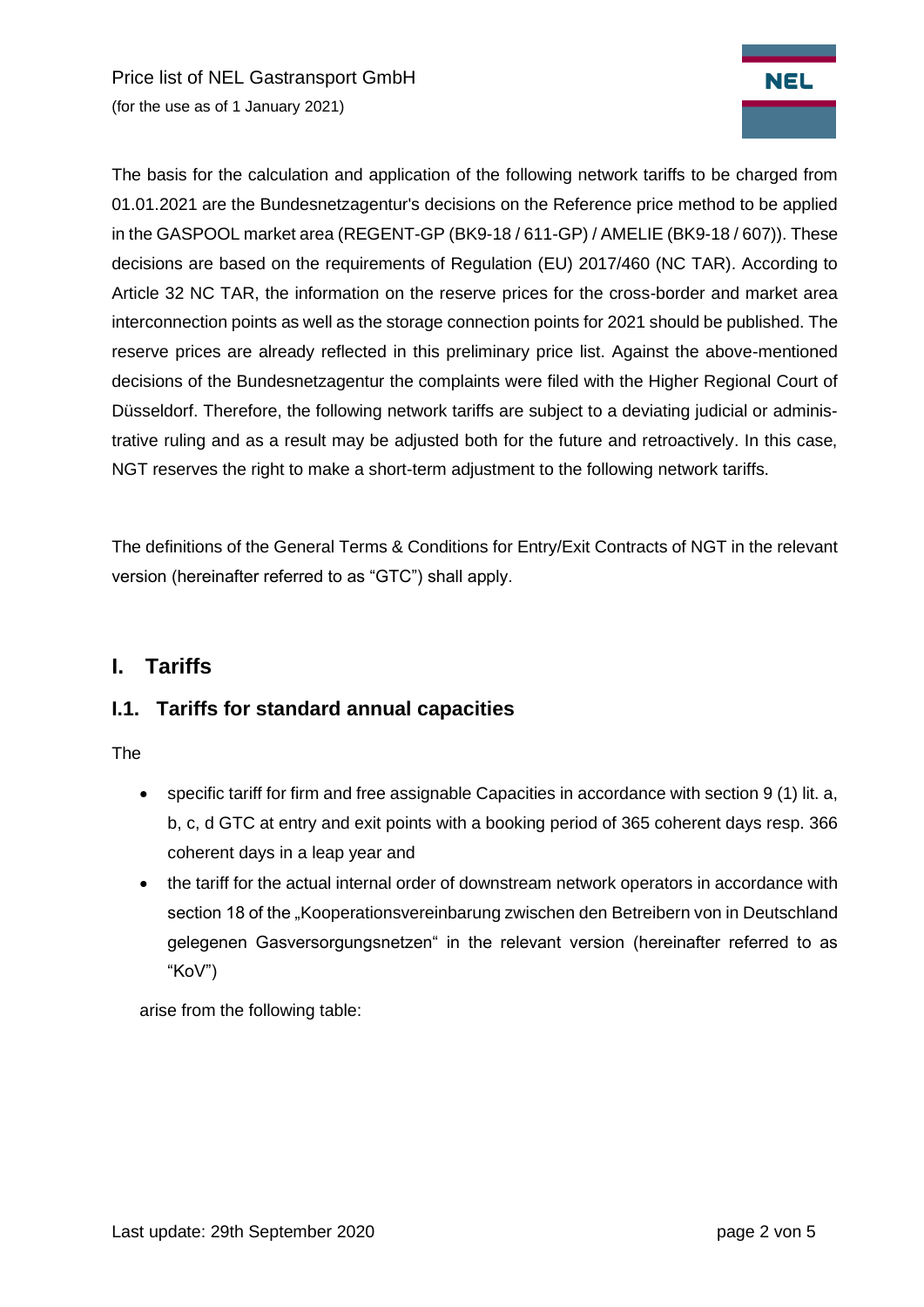(for the use as of 1 January 2021)

| <b>Tariffs for Standard annual Capacities</b>                                  |                      |                       |                        |  |  |  |  |
|--------------------------------------------------------------------------------|----------------------|-----------------------|------------------------|--|--|--|--|
| (Firm and free assignable capacities with a booking period of a coherent year) |                      |                       |                        |  |  |  |  |
| <b>Grid Point</b>                                                              | <b>Grid point-ID</b> | <b>Flow Direction</b> | Tariff (EUR/(kWh/h)/a) |  |  |  |  |
| Greifswald                                                                     | 93200                | Entry                 | 3.32                   |  |  |  |  |
| Greifswald IKG                                                                 | 92070                | Exit                  | 3.32                   |  |  |  |  |
| Boizenburg                                                                     | 93DRA                | Exit                  | 3.32                   |  |  |  |  |

Additional to the tariffs at some grid points the specific biogas levy in accordance with section II and the market area conversion levy in accordance with section III will be charged.

#### <span id="page-2-0"></span>**I.2. Tariffs for interruptible capacities**

The tariff for interruptible capacities in accordance with section 9 (1) GTC amounts to 90% of the tariff for firm capacity as per section I.1. This does also apply for interruptible internal order in accordance with section 11 (8) KoV.

Deviating from Sentence 1, the tariff for interruptible daily and within-day capacity products at the grid point Greifswald in accordance with section 9 (1) GTC amounts to 89% of the tariff for firm capacity as per section I.1.

## <span id="page-2-1"></span>**I.3. Tariffs for dynamically assignable capacities**

The tariff for dynamically assignable capacities in accordance with section 1 of the supplementary Terms & Conditions of NGT (Appendix GTC 2) amounts to 90% of the tariff for firm capacity as per section I.1. Dynamically assignable capacities will be published separately.

#### <span id="page-2-2"></span>**I.4. Tariffs for capacity with term of less than a year and within day**

The tariff for firm and free assignable capacities in accordance with section  $1.1 - 1.3$  with terms of less than year derives from the multiplication of the tariffs for standard annual capacities as per section I.1 – I.3 with a proportional volume of 365  $\frac{1}{\sqrt{2}}$  for every booked day resp. 366  $\frac{1}{\sqrt{2}}$  for every booked day in a leap year.

The network tariff for within day-capacities is calculated by the multiplication of the network tariffs for standard annual capacities pursuant to sub item I.1. - I.3. with a proportional volume of 1/8.760 for every booked hour or 1/8.784 for every booked hour in a leap year.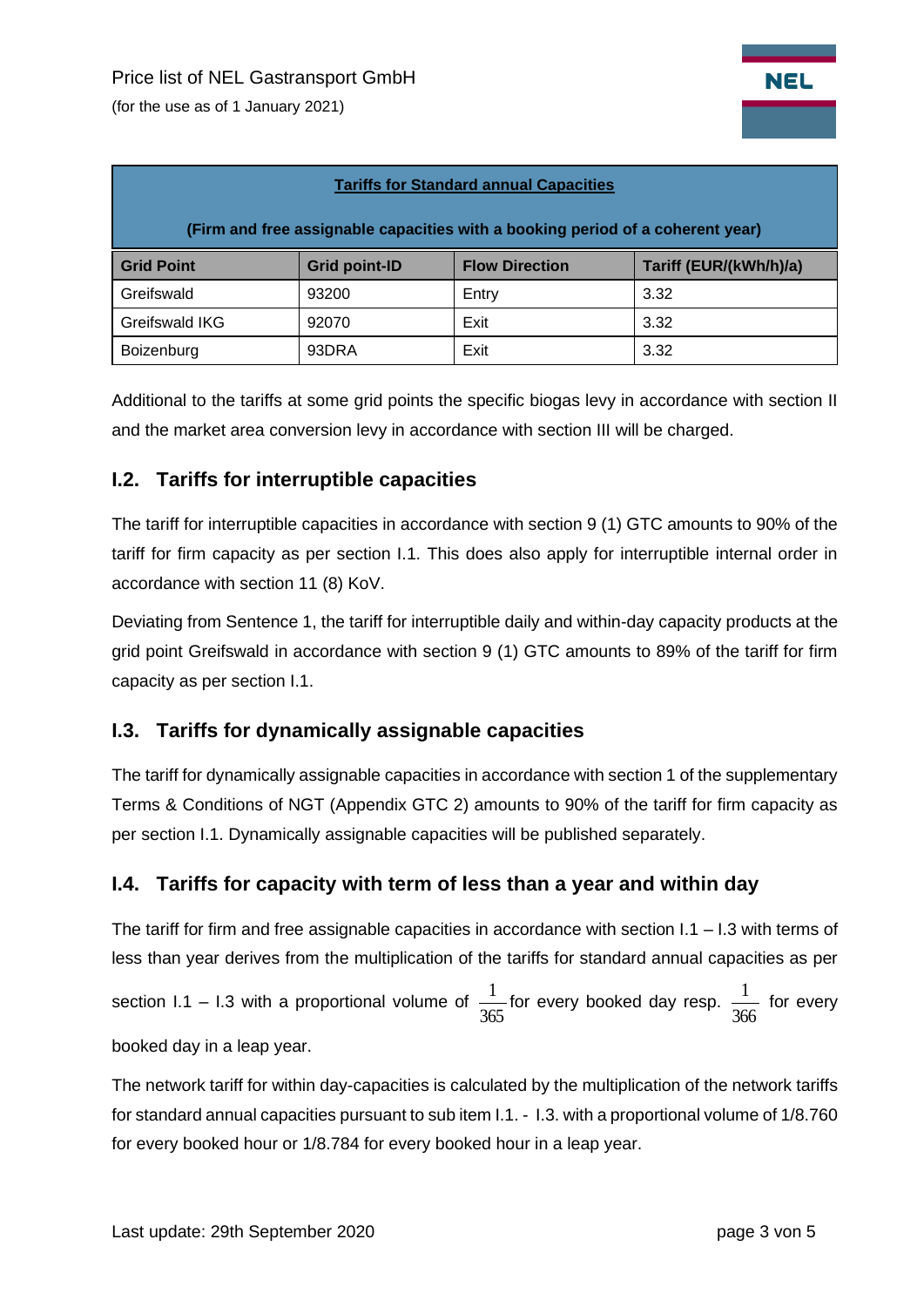

The proportional value, as resulting pursuant to sentence 1 and 2, must be multiplied in accordance with the guidelines of the Bundesnetzagentur decisions MARGIT 2021 (BK9-19/612) und BEATE 2.0 (BK9-18/608) with the following multipliers, depending on the run-time of the booked capacity:

| <b>Run-time in days</b> | Product classification according to Multiplier<br><b>MARGIT 2021 and BEATE 2.0</b> |      |
|-------------------------|------------------------------------------------------------------------------------|------|
| $0$ to 1                | within day product                                                                 | 2.0  |
| 1 to 27                 | daily product                                                                      | 1.4  |
| 28 to 89                | monthly product                                                                    | 1.25 |
| 90 to 364               | quarterly product                                                                  | 1.1  |

The tariff for interruptible internal orders, especially in case of adjustments in accordance with section 15 KoV, is calculated in the same way as described above.

## **I.5. Interruptible within-day capacity through over-nomination**

For interruptible within-day capacity through over-nomination is the respective within-day tariff on an hourly basis to be applied. Interruptible within-day capacity through over-nomination on the delivery day is effective with a lead time of 2 hours prior to the booked hour. Interruptible capacity through over-nomination before the delivery day is effective starting from 6 a.m. of the delivery day. In the both cases, the term of an interruptible within-day capacity through over-nomination expires with the end of the delivery day.

#### <span id="page-3-0"></span>**I.6. Capacity overrun**

If a customer exceeds the ordered capacity in an hour of a day, a contractual penalty in accordance with. Section 30 (4) of the GTC will be charged. This contractual penalty amounts to the fourfold of the regular tariff for the respective day at the affected grid point, as it is shown in this price list.

#### <span id="page-3-1"></span>**I.7. Exceeding of internal order**

If a network operator exceeds the ordered capacity in an hour of a day, the exceeding will be charged in accordance with section 18 section (6) KoV. The provisions as per section 18 (7) KoV remain unaffected. This contractual penalty in accordance with section 18 (7) amounts to the fourfold of the regular tariff for the respective day at the affected grid point, as it is shown in this price list.